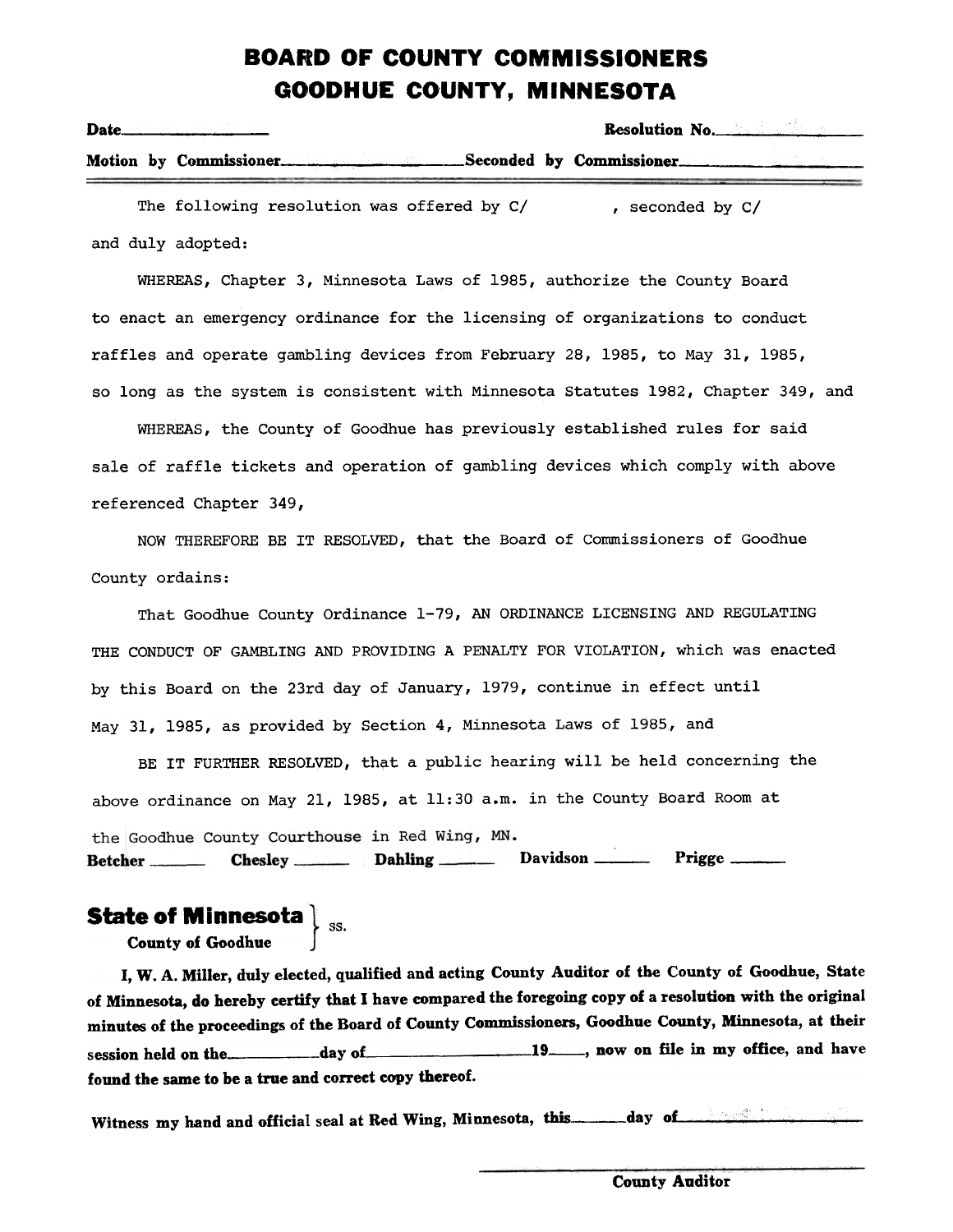$k^{i\ell}$ 

## BOARD OF COUNTY COMMISSIONERS GOODHUE COUNTY, MINNESOTA

Date **April 16, 1985** 

The following resolution was offered by C/Prigge, seconded by C/Betcher and duly adopted:

WHEREAS, Chapter 3, Minnesota Laws of 1985, authorize the County Board to enact an emergency ordinance for the licensing of organizations to conduct raffles and operate gambling devices from February 28,1985, to May 31,1985, so long as the system is consistent with Minnesota statutes 1982, Chapter 349, and

WHEREAS, the County of Goodhue has previously established rules for said sale of raffle tickets and operation of gambling devices which comply with above referenced Chapter 349,

NOW THEREFORE BE IT RESOLVED, that the Board of Commissioners of Goodhue County ordains:

That Goodhue County Ordinance 1-79, AN ORDINANCE LICENSING AND REGULATING THE CONDUCT OF GAMBLING AND PROVIDING A PENALTY FOR VIOLATION, which was enacted by this Board on the 23rd day of January, 1979, continue in effect until May 31,1985, as provided by Section 4, Minnesota Laws of 1985, and

BE IT FURTHER RESOLVED, that a public hearing will be held concerning the above ordinance on May 21,1985, at 11:30 a.m. in the County Board Room at the Goodhue County Courthouse in Red Wing, MN.

Betcher yes Chesley yes Dahling yes Davidson Yes Prigge yes

# State of Minnesota  $\parallel$ <sub>ss.</sub>

County of Goodhue

I, W. A. Miller, duly elected, qualified and acting County Auditor of the County of Goodhue, State of Minnesota, do hereby certify that I have compared the foregoing copy of a resolution with the original minutes of the proceedings of the Board of County Commissioners, Goodhue County, Minnesota, at their session held on the  $\frac{16}{4}$  day of  $\frac{April}{1985}$ , now on file in my office, and have found the same to be a true and correct copy thereof.

Witness my hand and official seal at Red Wing, Minnesota, this 17 day of April, 1985

William C ounty Audito: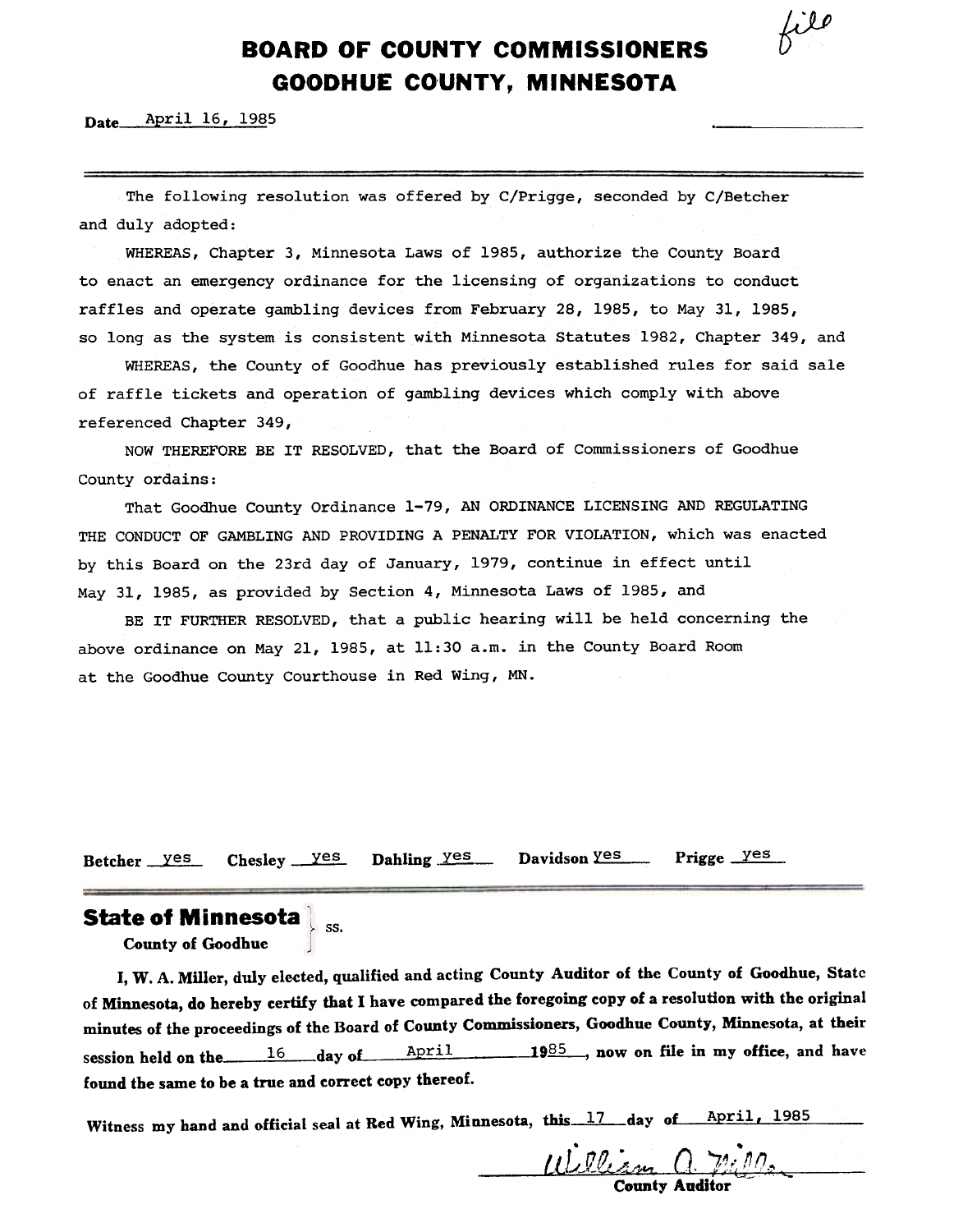#### NOTICE OF PUBLIC HEARING

On May 21, 1985, at 11:30 A.M. the Board of County Commissioners of Goodhue County, MN, will conduct a public hearing at the Courthouse in Red Wing, MN concerning the enactment of an ordinance regulating the sale of raffle tickets and the operation of gambling devices by non-profit organizations for the period February 28, 1985, to May 31, 1985. A copy of said ordinance is on file at the office of the County Auditor, Room 203, Goodhue County Courthouse, Red Wing, MN, where it may be perused, or a copy obtained, during normal business hours

BY ORDER OF THE GOODHUE COUNTY BOARD:

Attest: W. A. Miller County Auditor

Please publish prior to May 8, 1985